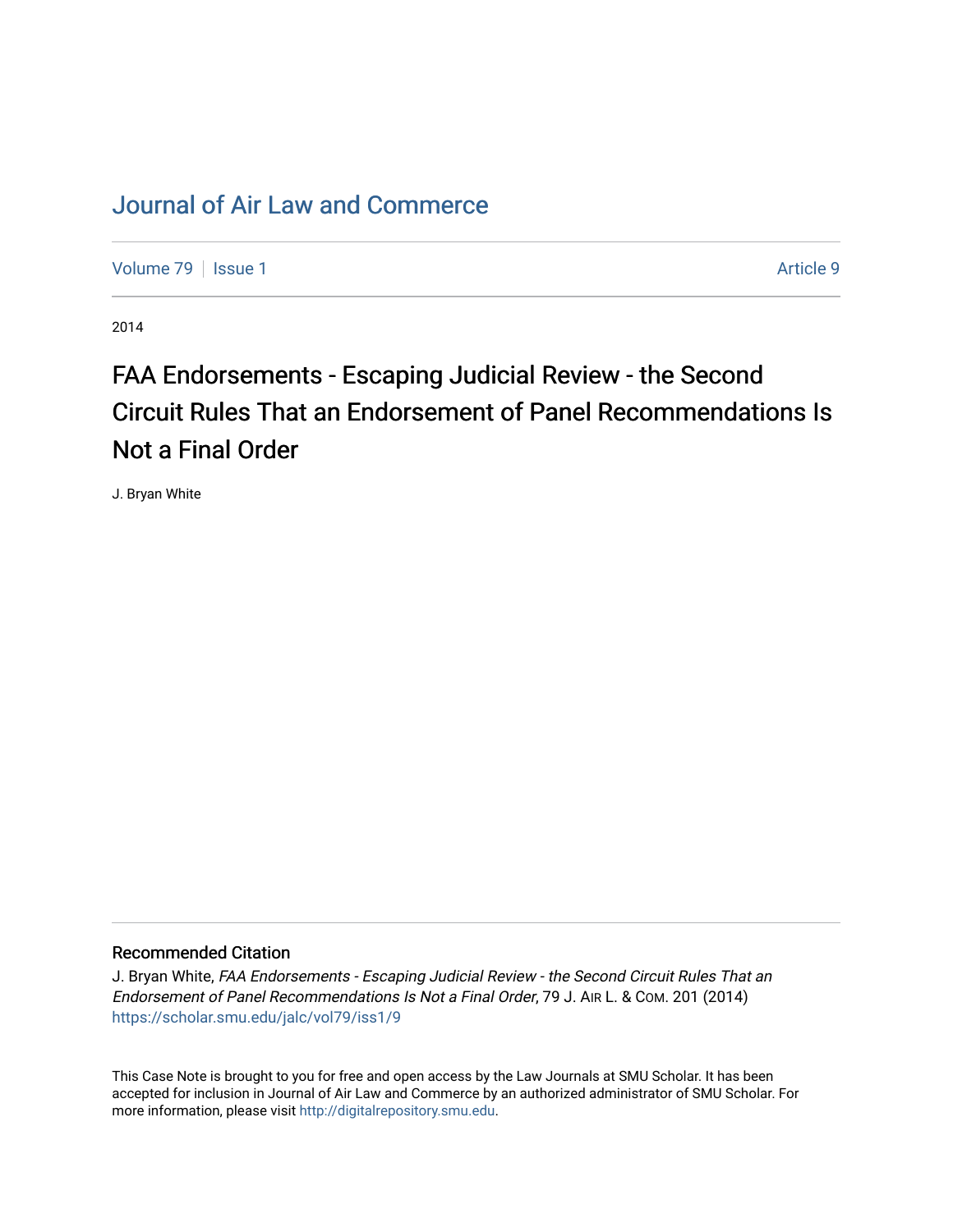### FAA ENDORSEMENTS-ESCAPING JUDICIAL REVIEW-**THE SECOND CIRCUIT RULES THAT AN ENDORSEMENT OF PANEL RECOMMENDATIONS IS NOT A "FINAL ORDER"**

**J.** BRYAN WHITE\*

*IN PASKAR v. U.S. Department of Transportation,* the Second Circuit decided whether "a general aviation pilot and a not-forprofit corporation interested in the safety of aviation" could challenge and request judicial review of a letter written **by** the Federal Aviation Administration **(FAA).'** The letter endorsed a series of recommendations made **by** a panel of experts regarding the impact of a proposed marine trash-transfer facility on "safe airport operations at LaGuardia Airport."<sup>2</sup> In order for the Second Circuit to have jurisdiction to review the **FAA** Letter (Letter), **(1)** the Letter had to constitute a "final order," and (2) the review had to be requested **by** "a person disclosing a substantial interest in [the] order."<sup>3</sup> Had the Second Circuit found these criteria satisfied, the court could have "affirm [ed], amend[ed], modif[ied], or set aside any part of the order."4 However, the Second Circuit determined that "because the Letter [was] not a 'final order' for purposes of 49 **U.S.C. §** 46110(a), [the court was] without jurisdiction to review it."5 The petition for review was then dismissed.<sup>6</sup>

In **2006,** as part of its Comprehensive Solid Waste Management Plan, the New York City (City) Department of Sanitation "proposed to reopen four shuttered marine trash-transfer sta-

**<sup>\*</sup> J.** Bryan White, J.D. Candidate **2015, SMU** Dedman School of Law; B.S.B.A. Finance (Honors), University of Arkansas, 2012.

**<sup>1</sup>** Paskar v. **U.S.** Dep't of Transp., 714 **F.3d 90, 95 (2d** Cir. **2013).**

<sup>2</sup>*Id.* at **92,** 94.

**<sup>3</sup>***Id.* at **96.**

<sup>4 49</sup> **U.S.C. §** 46110(c) **(2006).**

**<sup>5</sup>** *Paskar,* 714 **F.3d** at **91.**

**<sup>6</sup>***Id.*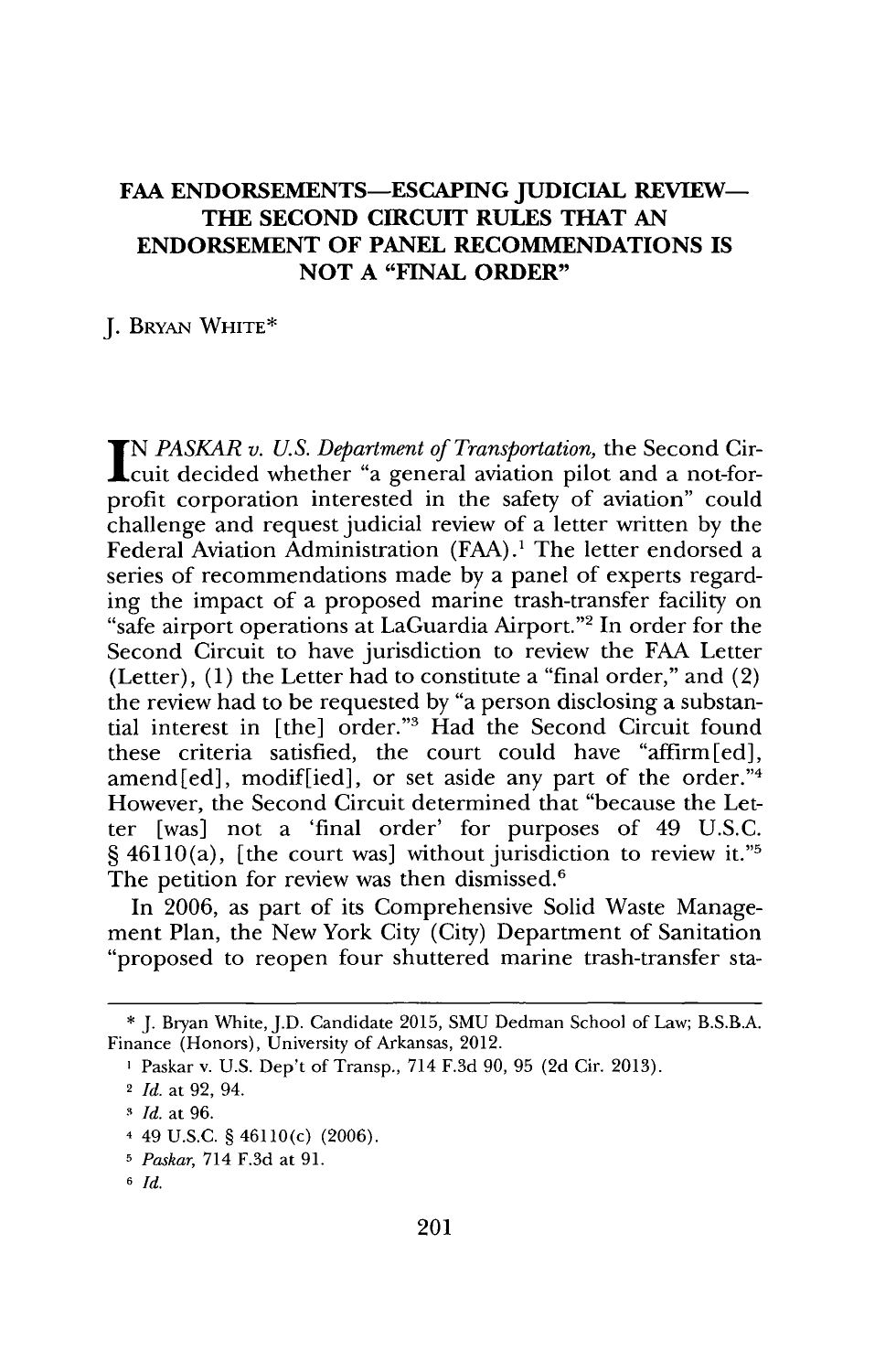tions on **. . .** City waterways."7 North Shore Marine Transfer Station, one of the four stations set to be reopened, is located "on the shore of Flushing Bay, across an inlet from LaGuardia Airport."<sup>8</sup> "Flushing Bay is a natural habitat for waterfowl" that flock and soar, causing potential "danger to the aircraft that take off and land at LaGuardia."9 To investigate this and other concerns, the **FAA** conducted two aeronautical studies that resulted in findings of "No Hazard," but **"** [t] he **FAA** added **...** that while the structure would not be a hazard, its location in La-Guardia's runway protection zone was strongly discouraged in the interest of protecting people and property on the ground." $10$ The FAA's finding eventually became final after the Port Authority, which had "objected and petitioned the **FAA** for discretionary review," withdrew its petitions when the North Shore Marine Transfer Station was redesigned to bring the height down to 100 feet and out of the "runway protection zone."<sup>11</sup>

Four months after the "No Hazard" determinations were made **by** the **FAA, U.S.** Airways Flight 1549 struck a flock of geese while taking off from LaGuardia Airport.<sup>12</sup> Responding to the incident, a Queens County Congressman "wrote to [the] FAA Acting Administrator [to] express [ ] concern that birds might be **.** . **.** gathering about and circling above the proposed Station."<sup>13</sup> The Secretary of Transportation, Ray LaHood, subsequently appointed a panel of experts from the **FAA,** the **U.S.** Department of Agriculture, the **U.S.** Air Force, the Port Authority of New York and New Jersey (Port Authority), the City, and an independent consulting firm to "study the impact of the proposed [Station] on safe airport operations at LaGuardia Airport."<sup>14</sup> The panel stated in a letter to the Secretary of Transportation that "changes to the building design, adherence to strict operational procedures, and the development and implementation of an integrated wildlife hazard management plan and program [could] reduce the hazards to aviation safety

**14** *Id.* at 94.

**<sup>7</sup>** *Id. at* **92.**

**<sup>8</sup>***Id.*

**<sup>9</sup>** *Id. at* **91.**

**<sup>10</sup>** *Id. at* **93** (internal quotation marks omitted).

 $11$  *Id.* 

<sup>&</sup>lt;sup>12</sup> *Id.*; Jonathon D. Rockoff & Elizabeth Holmes, *Pilot Lands Jet on Hudson*, Sav*ing All Aboard,* **WALL ST. J.** (Jan. **16, 2009),** http://online.wsj.com/article/SB1232 **05240502786899.**

**<sup>13</sup>***Paskar,* 714 **F.3d** at **93** (internal quotation marks omitted).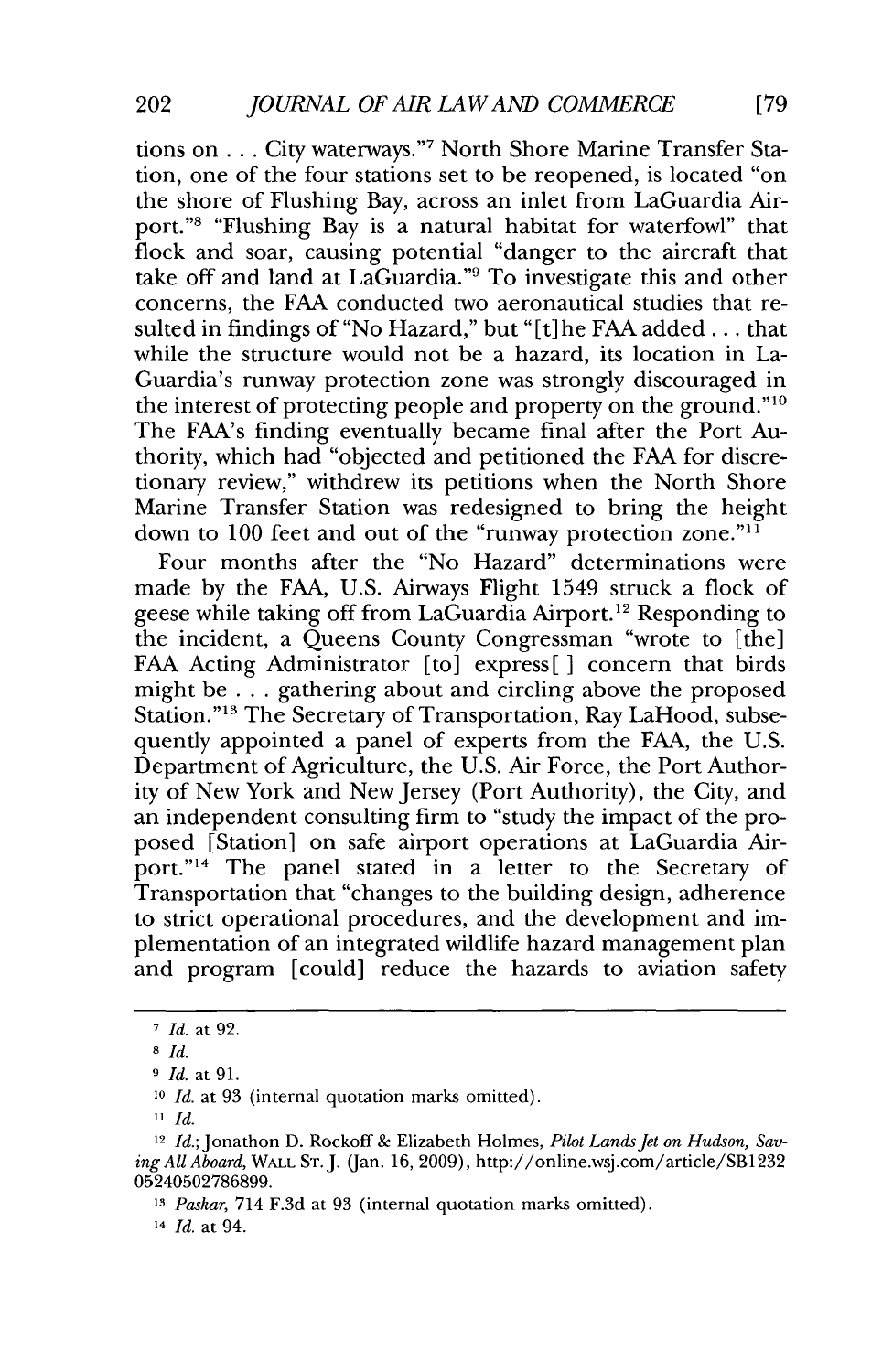posed **by** birds attracted to the proposed facility."15 After a review of the panel's report, the **FAA** concluded that it was "important for the [C]ity to adopt the recommendations of the panel."<sup>16</sup> In a letter sent the day after the panel report was issued, the FAA urged the Department of Sanitation to fully implement the recommendations of the panel." The City obliged and "proceed[ed] with construction of the facility as recommended **by** the **FAA."**

**A** "general aviation pilot and a not-for-profit corporation interested in the safety of aviation" (Petitioners) filed a petition in October 2010 asking the court to review the Letter from the FAA to the City.<sup>19</sup> In their complaint, the "Petitioners alleged that they had a substantial interest in the Letter's subject matter, that the Letter was a final order reviewable **by** [the c]ourt, and that [the Letter] was arbitrary and capricious."<sup>20</sup> In January 2011, the **U.S.** Department of Transportation (Respondents) "moved to dismiss the petition on the ground that the Letter was not an 'order,' and that the court of appeals therefore lack[ed] subject matter jurisdiction to hear the petition."<sup>21</sup> In April 2011, "a motions panel **...** denied the motion to dismiss, holding that the Letter was an order subject to review pursuant to the provisions of 49 **U.S.C. §** 46110."22 The Second Circuit determined that there was "cause to reexamine the motions panel's decision because 'there [was] reason to believe that [the court's jurisdiction] may [have been] lacking.' *"23*

The Second Circuit determined that it lacked jurisdiction to review the Letter and therefore dismissed the petition for review.<sup>24</sup> The court found that the Letter did not satisfy the two criteria of a "final order" outlined **by** the **U.S.** Supreme Court in

**<sup>15</sup>**Letter from Technical Panel for the Evaluation of the **N.** Shore Marine Transfer Station **&** Its Compatibility with Respect to Bird Strikes **&** Safe Operations at LaGuardia Airport, to Ray LaHood, Sec'y of Transp. 2 (Sept. 2, 2010), *available at* http://www.faa.gov/airports/airport-safety/wildlife/resources/media/final\_report\_nsmts\_ny.pdf.

**<sup>16</sup>***Id.* at **A-29.**

**<sup>17</sup>***Id.; Paskar,* 714 F. **3d** at 94-95.

**<sup>18</sup>***Paskar,* 714 **F.3d** at **95.**

**<sup>19</sup>** *Id.*

<sup>20</sup>*Id.*

<sup>21</sup>*Id.*

<sup>22</sup>*Id.* (citing Motion Order Denying Respondents' Motion to Dismiss, Paskar v. **U.S.** Dep't of Transp., No. 104612-ag **(2d** Cir. Apr. **6, 2011)).**

**<sup>23</sup>***Id.* at **96** (quoting Rezzonico v. H **&** R Block, Inc., **182 F.3d** 144, 149 **(2d** Cir. **1999)).**

<sup>24</sup>*Id.* at **99.**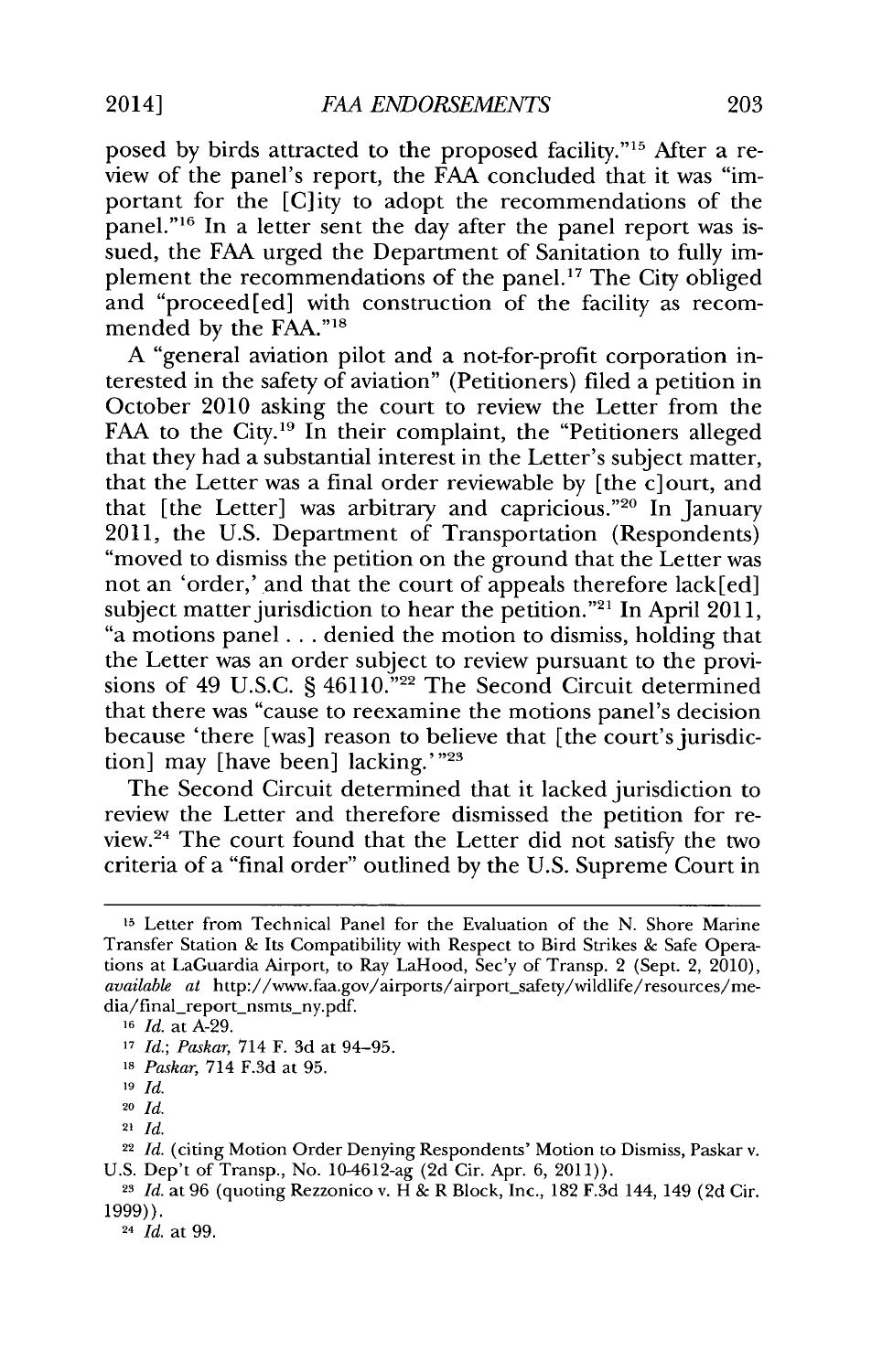*Bennett v. Spear.25* Under that test, the agency action must: **(1)** "mark the consummation of the agency's decision making process;" and (2) "be one **by** which rights or obligations have been determined, or from which legal consequences will flow."26 The Second Circuit found that the Letter did not meet these criteria, specifically stating that "[n]o term in the Letter 'imposes an obligation' on the City, 'denies a right' of the City, or 'fixes some legal relationship' with the City."<sup>27</sup> Furthermore, the court noted that there was "nothing in the Letter that command [ed] the City to stop, change, or continue construction of the North Shore Station" and that "[t]he City could have accepted or rejected the FAA's recommendations without recourse **by** any party."<sup>28</sup> The court continued, stating,

**"A** person disclosing a substantial interest in an order" issued **by** the Administrator of the **FAA** "may apply for review of the order **by** filing a petition for review **.** . **.** in the court of appeals of the United States for the circuit in which the person resides or has its principal place of business. **"29**

The Second Circuit assumed, without deciding, that the petitioners had a "substantial interest" in the matter before the court.30 Therefore, the determinative issue was whether the Letter constituted an "order" **by** the **FAA.**

"Order" is defined in the Administrative Procedure Act as "the whole or a part of a final disposition **.** . **.** of an agency in a matter other than rule making."<sup>31</sup> In *New York v. FAA*, the Second Circuit indicated that while the term "order" is to be liberally construed, "only final orders are reviewable" under the predecessor to **§ 46110(a).3 2 A** final order, as defined **by** the Second Circuit, is one that "imposes an obligation, denies a right, or fixes some legal relationship."<sup>33</sup> As mentioned above, there are two criteria that an order must satisfy to constitute a "final order" that is reviewable **by** the court: **(1)** "the agency action

**<sup>25</sup>***Id.* at **96-98** (citing Bennett v. Spear, **520 U.S.** 154, **177-78 (1997)).**

**<sup>26</sup>***Id.* at **96** (internal quotation marks omitted).

**<sup>27</sup>***Id.* **(quoting** New York v. **FAA, 712 F.2d 806, 808 (2d** Cir. **1983)).**

**<sup>28</sup>***Id.*

**<sup>29</sup>***Id.* (quoting 49 **U.S.C.** *§* 46110(a) **(2006)).**

**<sup>30</sup>***Id.* at **96** n.10.

**<sup>31</sup>***Id.* at **96** (quoting **5 U.S.C.** *§* **551(6)** (2012)).

**<sup>32</sup>**New York v. **FAA, 712 F.2d 806, 808 (2d** Cir. **1983)** (citing McManus v. Civil Aeronautics Bd., **286 F.2d** 414, 417 **(2d** Cir. **1961));** *see* 49 **U.S.C.** *§* 46110(a) (amending 49 **U.S.C.** *§* 1486(a) **(1958)).**

*New York,* **712 F.2d** at **808** (quoting Rombough v. **FAA,** 594 **F.2d 893, 895** n.4 **(2d** Cir. **1979)).**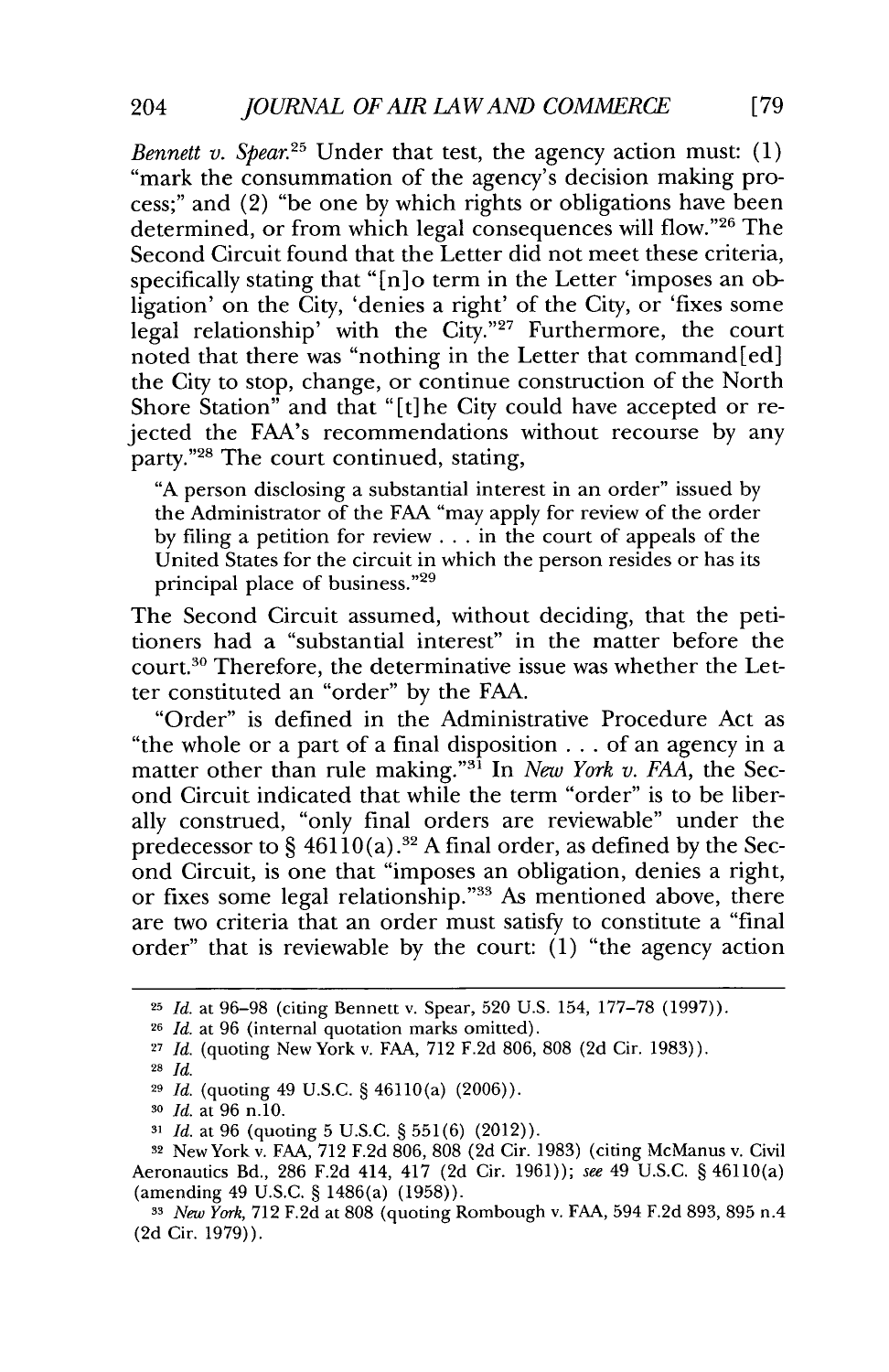must mark the 'consummation of the agency's decision making process'"; and (2) the agency action "must be one **by** which rights or obligations have been determined, or from which legal consequences will follow."<sup>34</sup> The Second Circuit, in addition to finding that a "letter advising the City to follow safety recommendations, without more, hardly 'fixes a legal relationship,'" endorsed a **D.C.** Circuit case from **1979** stating, "The **FAA** is not empowered to prohibit or limit proposed construction it deems dangerous to air navigation."<sup>35</sup> Here, the court highlighted the fact that the **FAA,** in addition to purporting to only "recommend" that the City implement the panel's recommendations, does not have the legal authority to "impose an obligation" or "deny a right" to "fix a legal relationship" with the City with regard to the construction of the North Shore Marine Transfer Station.<sup>36</sup> The Second Circuit, in differentiating the Letter, sim**ply** stated that "the **[FAA]** Letter here had no such fixed consequences," unlike letters in cases in other circuits that were held to be reviewable as final agency actions.

The Second Circuit believed that the effect of the Letter was similar to that of the Letter in *Air California v. U.S. Department of Transportation*,<sup>38</sup> where the Ninth Circuit found that the Letter "from the FAA's chief counsel did not constitute a reviewable order because it lacked requisites of finality."<sup>39</sup> In *Air California*, "the Orange County Board of Supervisors limited the number of airline carriers permitted to **fly** into" Orange County Airport "in an effort to reduce noise."<sup>40</sup> The FAA concluded, in response, that "denying other airlines access to the airport violated **FAA**administered, federal statutes" and further provided "a number

<sup>34</sup>*See Paskar,* 714 **F.3d** at **96** (citing Bennett v. Spear, **520 U.S.** 154, **177-78 (1997)).**

**<sup>35</sup>***Id.* at **96-97** (quoting Aircraft Owners **&** Pilots Ass'n v. **FAA, 600 F.2d 965, 967 (D.C.** Cir. **1979)).**

**<sup>6</sup>***Id.* at **96.**

**<sup>3</sup>***Id.* at **97.** The Second Circuit cites several cases that have held that **FAA** letters are reviewable. *See* San Diego Air Sports Ctr., Inc. v. **FAA, 887 F.2d 966, 970** (9th Cir. **1989)** (holding that an **FAA** letter banning parachuting near an airport was a final order); Air One Helicopters, Inc. v. **FAA, 86 F.3d 880, 882** (9th Cir. **1996)** (holding that a letter denying Air One the right to register its helicopter in the United States was a final order); **S.** Cal. Aerial Advertisers' Ass'n v. **FAA, 881 F.2d 672, 677** (9th Cir. **1989)** (holding that an **FAA** letter banning fixed-wing aircraft travel through a shoreline area was final agency action).

**<sup>38</sup>**654 **F.2d 616** (9th Cir. **1981).**

**<sup>39</sup>***Paskar,* 714 **F.3d** at **97.**

**<sup>40</sup>***Id.*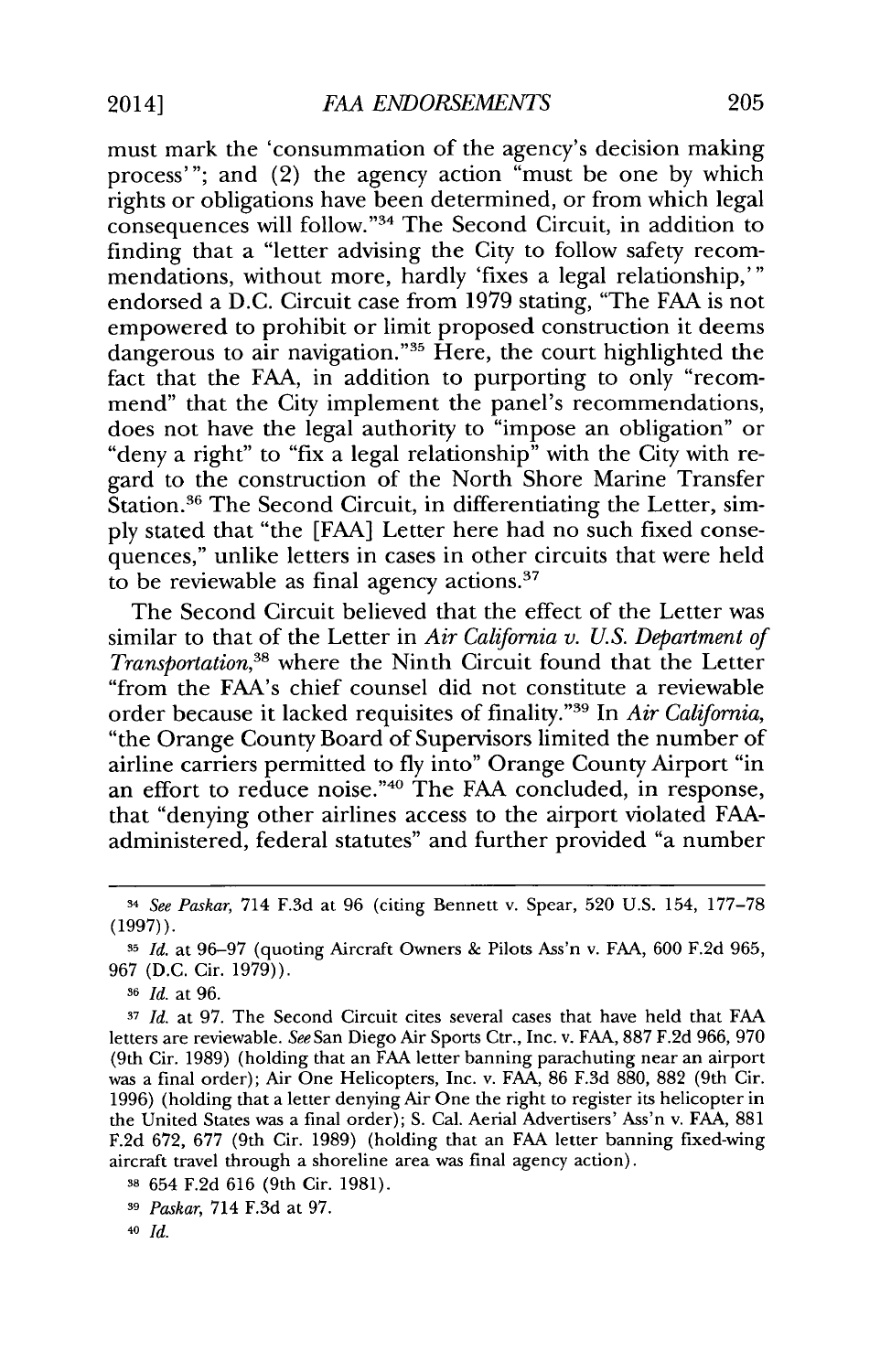of suggestions for reducing noise around the airport."<sup>41</sup> The Letter at issue in *Air California* was written **by** the FAA's chief counsel.<sup>42</sup> It suggested that "the FAA might withhold federal funding" and "threatened to impose penalties," but it was not a "final order" because "it was neither a definitive statement of the agency's position nor a document with the status of law.<sup>43</sup> The Ninth Circuit also pointed to the fact that the **FAA** could have been challenged in subsequent enforcement actions before ultimately concluding that the Letter "did not impose an obligation, deny a right, or fix some legal relationship." $44$ 

The holding in *Paskar* is in line with the restrictive view of what constitutes a reviewable agency order in the Second Circuit.<sup>45</sup> The Second Circuit concluded that the Letter was not a final order because the Letter did not contain a "command."<sup>46</sup> Rather, it "urged" action and labeled the recommendations it endorsed as "important."<sup>47</sup> The Letter did not impose an absolute duty, but the City chose to comply, so there is no clear indication as to whether the **FAA** would have brought legal action or exercised its authority in any manner that would have disrupted the construction of the North Shore Marine Transfer Station.<sup>48</sup> Additionally, the Second Circuit was correct in pointing out the similarity of the case to the Ninth Circuit's holding in *Air California,* which applied a comparable but more generalized test to determine whether an order was reviewable.<sup>49</sup> Similar to the Letter in *Paskar,* the Letter in *Air California* contained strong im-

**42** *Id.*

- <sup>45</sup>*See Paskar,* 714 **F.3d** at **90.**
- **<sup>46</sup>***See id.* at **96.**
- <sup>47</sup>*Id.*

**-** *See id.* The **FAA** is an agency of the **U.S.** Department of Transportation with authority to regulate and oversee all aspects of American civil aviation. *Safety: The Foundation ofEverything We Do,* **FAA,** http://www.faa.gov/about/safety-efficiency/ (last modified Feb. **1, 2013).** The Second Circuit, without a supporting citation, notes that the City could have accepted or rejected the FAA's recommendations without recourse **by** any party. *See Paskar,* 714 **F.3d** at **96.**

4 *See Paskar,* 714 **F.3d** at **97.** The Ninth Circuit based its decision in *Air Califor*finality, holding that the letter in question was not a final order because it was "neither a definitive statement of the agency's position nor a document with the status of law." *Air Cal.,* 654 **F.2d** at **620.**

**<sup>41</sup>***Id.*

<sup>43</sup> *Id.* 

<sup>4</sup>*Id.;* Air Cal. v. **U.S.** Dep't of Transp., 654 **F.2d 616, 621** (9th Cir. **1981).**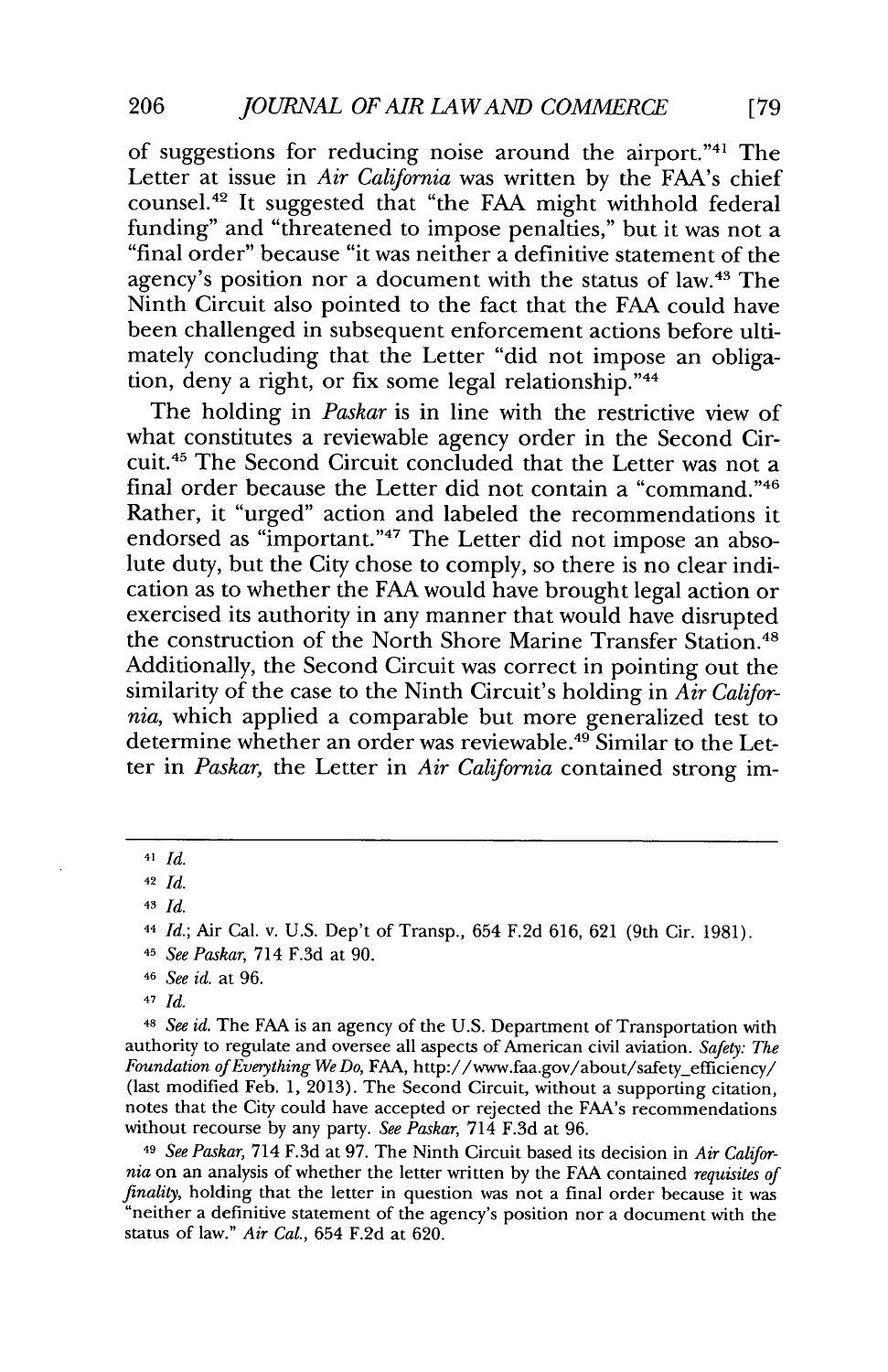plicit language and a number of suggestions-none of which were binding. $50$ 

However, the test used **by** the Second Circuit to determine whether an order is reviewable under 49 **U.S.C. § 46110** ignores the practical implications of letters written **by** agencies to cities.<sup>51</sup> The method of analysis used by the Second Circuit allows the **FAA** to compel compliance with aviation construction recommendations in a manner that is not reviewable **by** the courts.<sup>52</sup> In *Paskar*, it was a third party that was left without a remedy at law for the recommendations of the **FAA,5"** but in future cases it could be a party directly affected **by** an **FAA** recommendation that wants to seek assurance, **by** way of court review, that legal action will not be commenced if the recommendations are rejected. Allowing the **FAA** to endorse recommendations in a direct letter with intimidating language and escape the oversight established **by** Congress seems to directly undermine the spirit of 49 **U.S.C. §** 46110.

**A** more sensible approach is that taken **by** the Fifth Circuit as recently as **2008,** in which a "moral suasion" test is applied to determine whether an order is final and thus reviewable.54 In *Paskar,* the Second Circuit acknowledged this approach as an alternative test but stated that it is "not the test in the Second Circuit."<sup>55</sup> The court elaborated, stating that even if it applied the moral suasion test, it would not be satisfied "because the **FAA** Letter did not impose a 'practical stumbling block to the construction' of the North Shore Station. **<sup>5</sup>**

The Second Circuit's application of the Fifth Circuit's "moral suasion" test is guided **by** the "practical stumbling block" analysis found in *Air Line Pilots' Ass'n International v. U.S. Department of Transportation.*<sup>57</sup> While the "practical stumbling block" analysis is

*<sup>53</sup>See id.* at **91, 95-96.**

**<sup>50</sup>***See Paskar,* 714 **F.3d** at **96-97;** *Air Cal.,* 654 **F.2d** at **618-19.**

**<sup>5</sup>***Compare Air Cal.,* 654 **F.2d** at **619-21,** *with Paskar,* 714 **F.3d** at **96-98.**

**<sup>52</sup>** The **FAA** was one of the appointed members of the panel that was assembled to address the problems at LaGuardia Airport. *Paskar,* 714 **F.3d** at 94. Thus, the **FAA** is endorsing a panel recommendation that it presumably had strong influence over while avoiding judicial review **by** refusing to make any kind of "final order" or other reviewable determination.

<sup>54</sup>*See id.* at **98** (referencing *AirLine Pilots'Ass'n Int' v. Dep't of Transp., 446* **F.2d 236,** 240-41 (5th Cir. **1971),** and *Menard v. FAA,* 548 **F.3d 353, 357** (5th Cir. **2008)).**

**<sup>55</sup>** *Id.*

**<sup>56</sup>***Id.* at **99.**

**<sup>5</sup>***See id.* at **98;** *Air Line Pilots' Ass'n Int'l,* 446 **F.2d** at 240-42.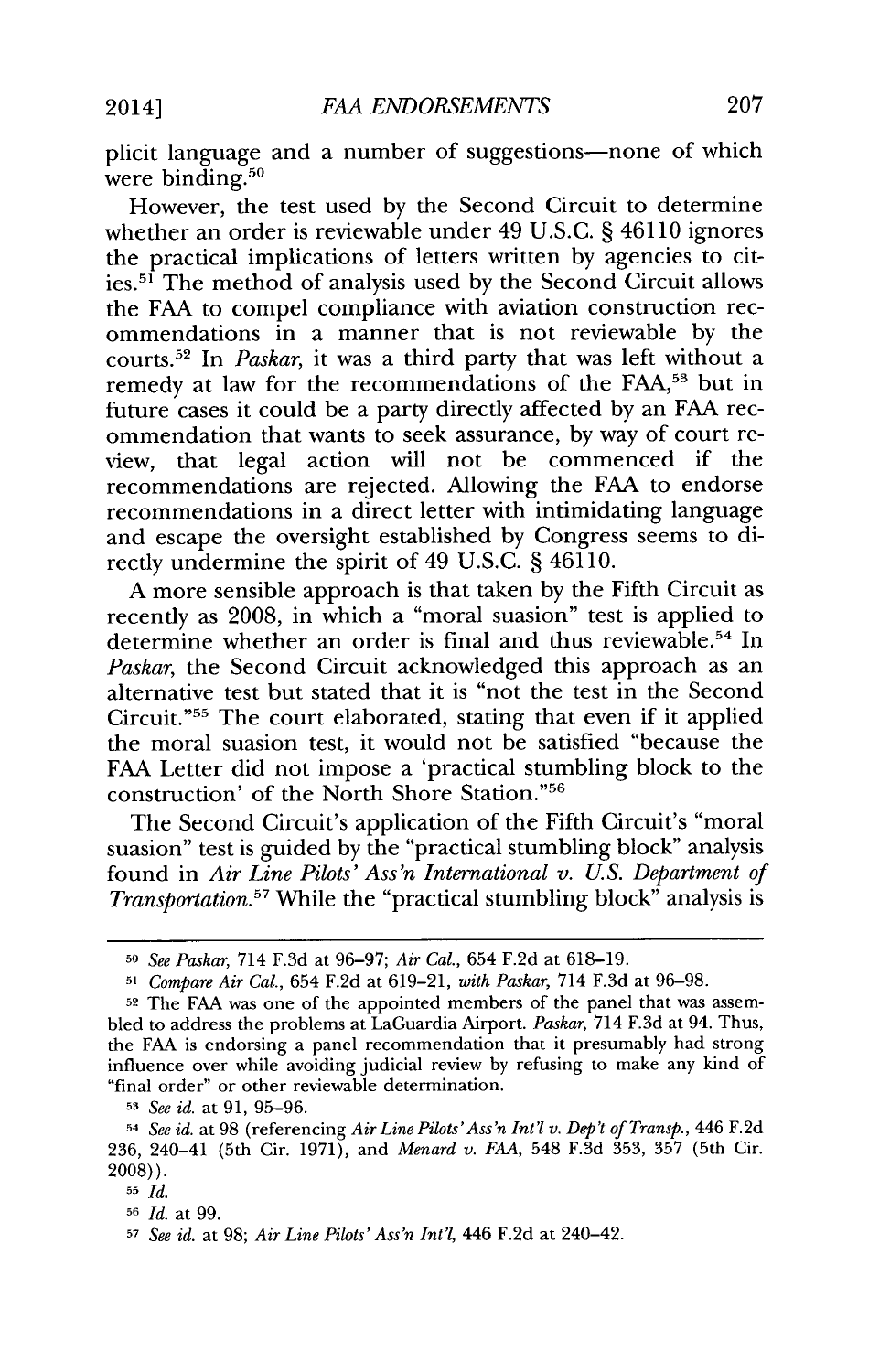sufficient to determine the finality of an order when challenged **by** someone planning to carry out construction, the analysis does not adapt very well to third-party challenges, as in *Paskar.* As petitioners Kenneth Paskar and LaGuardia Airport, Inc. pointed out in their Reply Brief, the Letter had "substantial practical impacts."<sup>58</sup> Furthermore, the Second Circuit pointed to the fact that "[n]o other regulatory agenc[ies were] await[ing] the issuance of the panel report."<sup>59</sup> However, the court failed to mention that the Department of Environmental Conservation "approved [the] modification of the [City's] permit, with the condition that '[a]ll of the assumptions and recommendations in [the Panel Report were] to be strictly followed.'<sup>"60</sup> In *Air Line Pilots' Ass'n International*, the Fifth Circuit also considered the fact that "the wind [was] taken out of [any] safety argument" by the order and that it would be difficult for opponents to "arouse public reaction against the structures."<sup>61</sup> Similarly, City officials, including Mayor Michael Bloomberg, dismissed safety concerns about the North Shore Marine Transfer Station **by** pointing to the fact that it had been "vetted **by** the **FAA."62** At the very least, the argument that the Letter had the force of "moral suasion" would have had a higher chance of succeeding than the argument the petitioners had to make under the Second Circuit's narrow two-pronged test.<sup>63</sup>

**By** dismissing the claim in *Paskar,* the Second Circuit allowed the **FAA** to endorse recommendations **by** panels on which the **FAA** has members without being subject to judicial review.<sup>64</sup> As shown **by** the arguments put forth **by** the petitioners, these letters can have "substantial practical impacts."6" **By** allowing such endorsements to escape judicial review, the Second Circuit opens up the possibility of administrative abuse and leaves third

**<sup>58</sup>**Reply Brief of Petitioners Kenneth Paskar and Friends of LaGuardia Airport, Inc. at **8,** *Paskar,* 714 **F.3d 90** (No. 10-4612), 2011 WL **4350682,** at **\*8** [hereinafter Reply Brief of Petitioners].

**<sup>5</sup>** *Paskar,* 714 **F.3d** at **99.**

**<sup>60</sup>**Reply Brief of Petitioners, *supra* note **58,** at **9.**

**<sup>61</sup>***Air Line Pilots'Ass'n Int'l,* 446 **F.2d** at 241.

**<sup>62</sup>**Alison Bowen, *Next Miracle'May Be Disaster, LGA Critics Say,* **METRO** (Jan. **11,** 2011), http://www.metro.us/newyork/lifestyle/2012/01/11/next-miracle-maybe-disaster-lga-critics-say/.

**<sup>63</sup>***See Paskar,* 714 **F.3d** at **96, 98-99.**

**<sup>6</sup>***See id.* at **91, 96-99.**

**<sup>65</sup>***See* Reply Brief of Petitioners, *supra* note **58,** at **9.**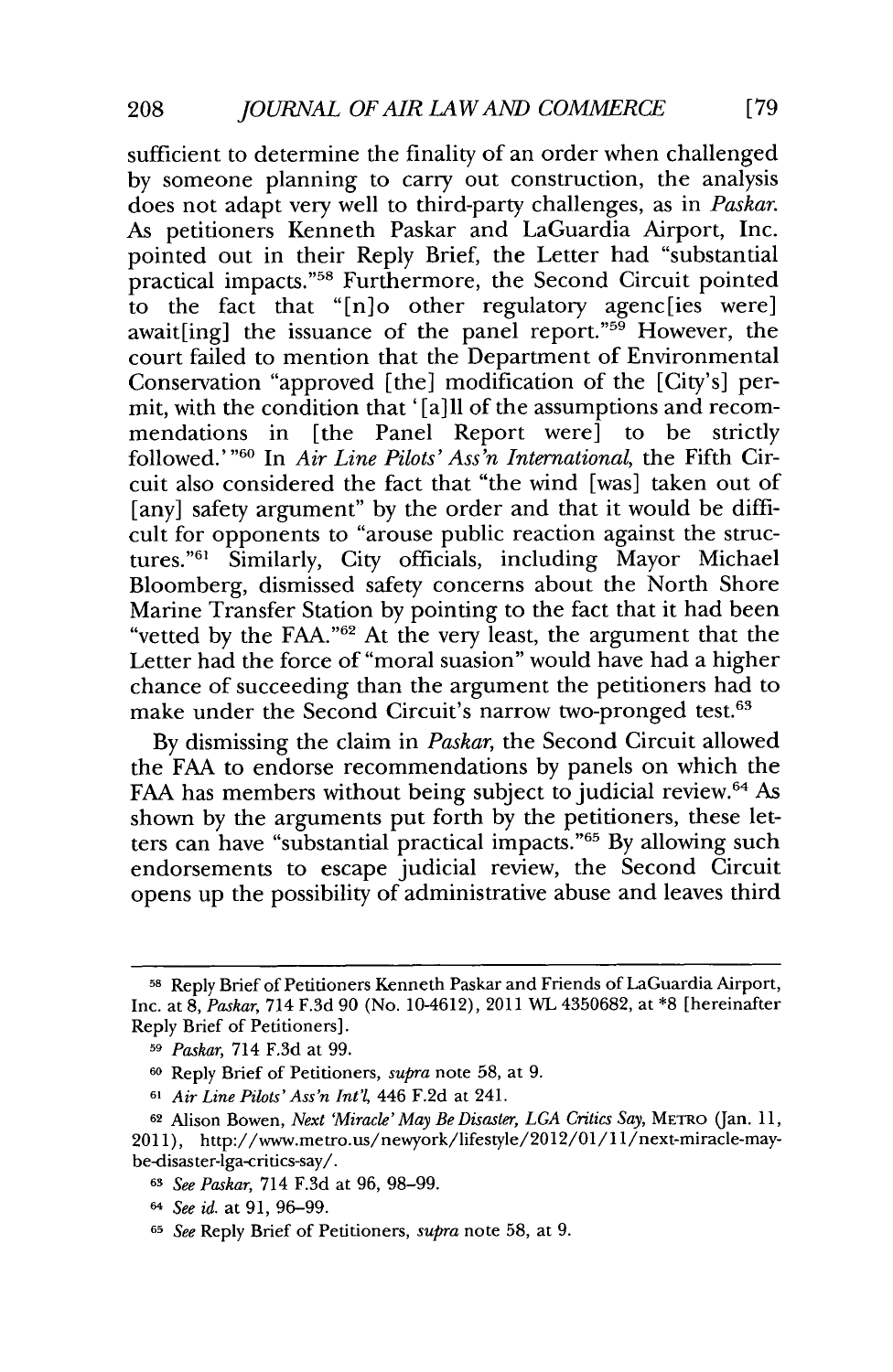$\ddot{\phantom{a}}$ 

parties without legal recourse even if they qualify as "person[s] disclosing a substantial interest in an order." $\rm ^{66}$ 

**<sup>66</sup>** See Paskar, 714 **F.3d** at **91, 96-99.**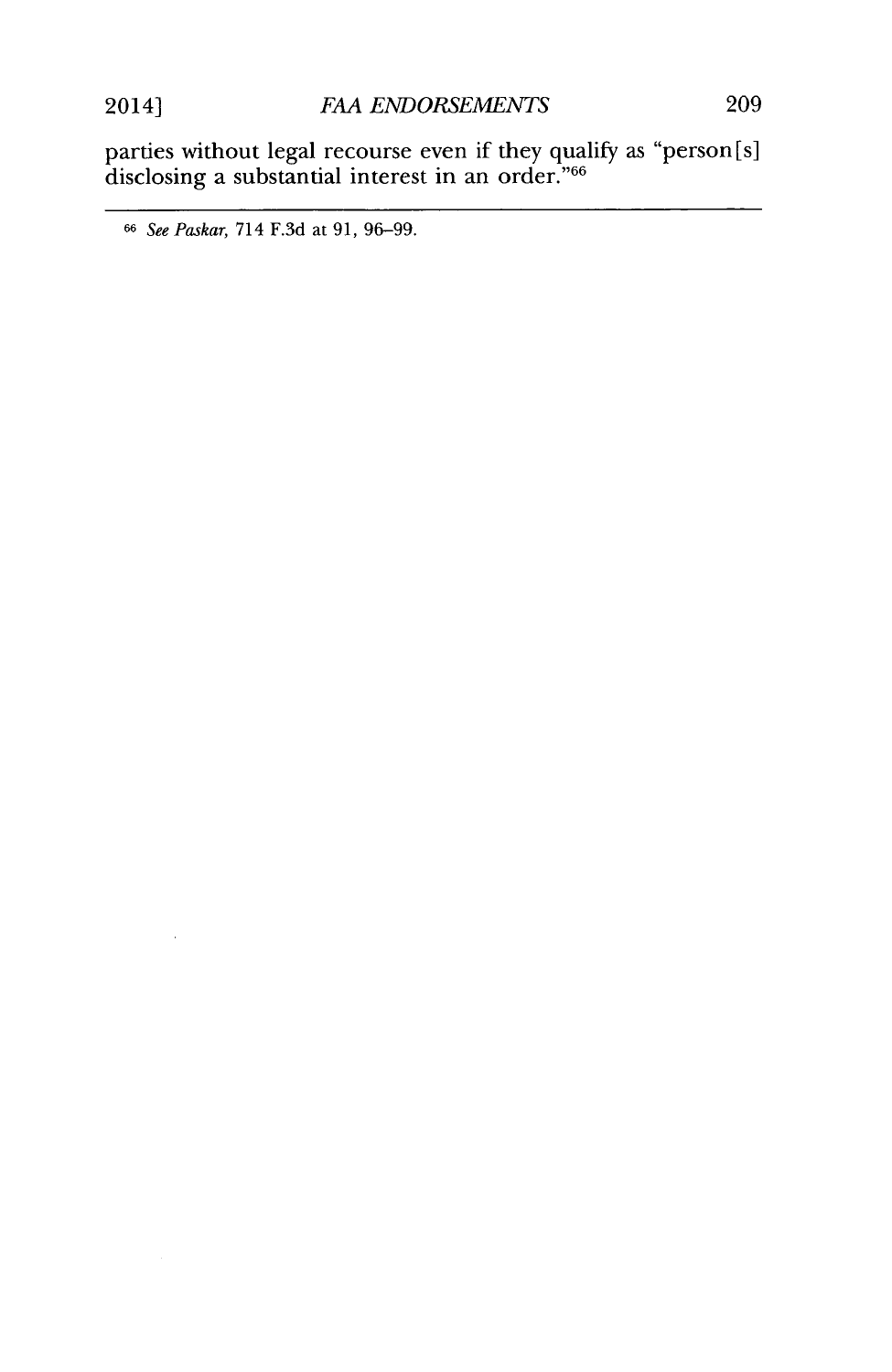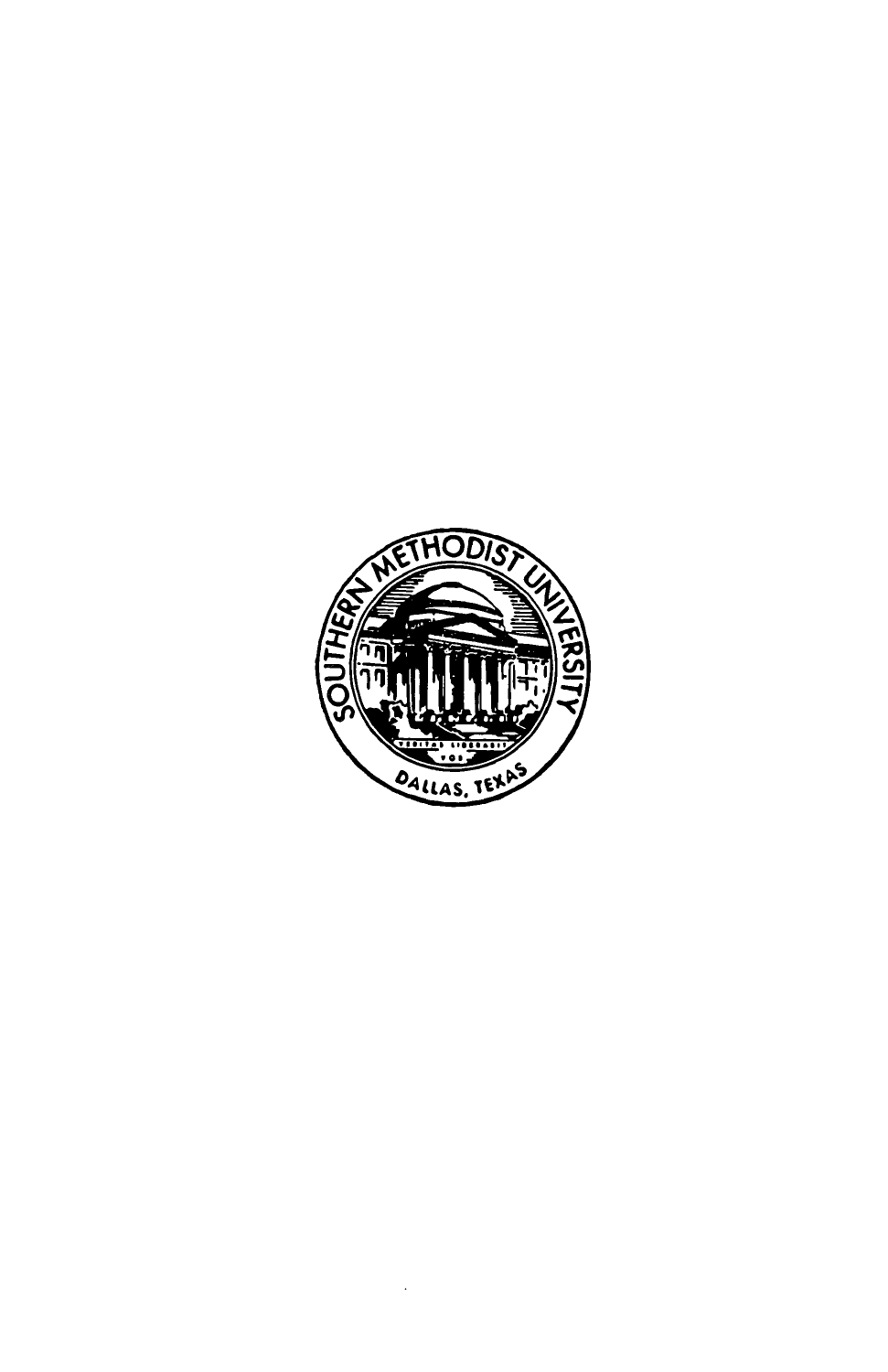## **SMU LAW REVIEW**

Order the 2014 Annual Survey of Texas Law **by** subscribing to the **SMU** Law Review. The subscription price for four issues is \$42.00 per year; foreign subscriptions are \$49.00 per year. Regular single issues are available at **\$16.50** per copy. *Texas Survey* issues are \$21.00 per copy. **Add 8.25%** tax on single issue orders within the State of Texas. Tax-exempt institutions must include copy of exemption certificate with order. An additional charge will be made for single issues for postage and handling.

Mail to:

**SMU LAw REVIEW** School of Law Southern Methodist University P.O. Box **750116** Dallas, Texas **75275-0116**

## **JOURNAL OF AIR LAW AND COMMERCE**

**A** Publication of the **SMU** Law Review Association

Published since **1930,** the *journal* **is** the world's foremost scholarly publication dealing exclusively with the legal and economic aspects of aviation and space. The quarterly *Journal* is edited and managed **by** a student Board of Editors. Each volume features comprehensive leading articles; a review of items of current international interest; a sizable section of student comments, case notes, and recent decisions; book reviews; and a bibliography of current aviation and space literature.

The *journal* also conducts the annual **SMU** Air Law Symposium.

*Single Issue Rate:* **\$16.00**

*Annual Subscription Rates:* Domestic \$43.00; Foreign **\$50.00**

*Address inquiries to:*

**JOURNAL** OF **AIR LAW AND COMMERCE** Dedman School of Law Southern Methodist University P.O. Box **750116** Dallas, Texas **75275-0116**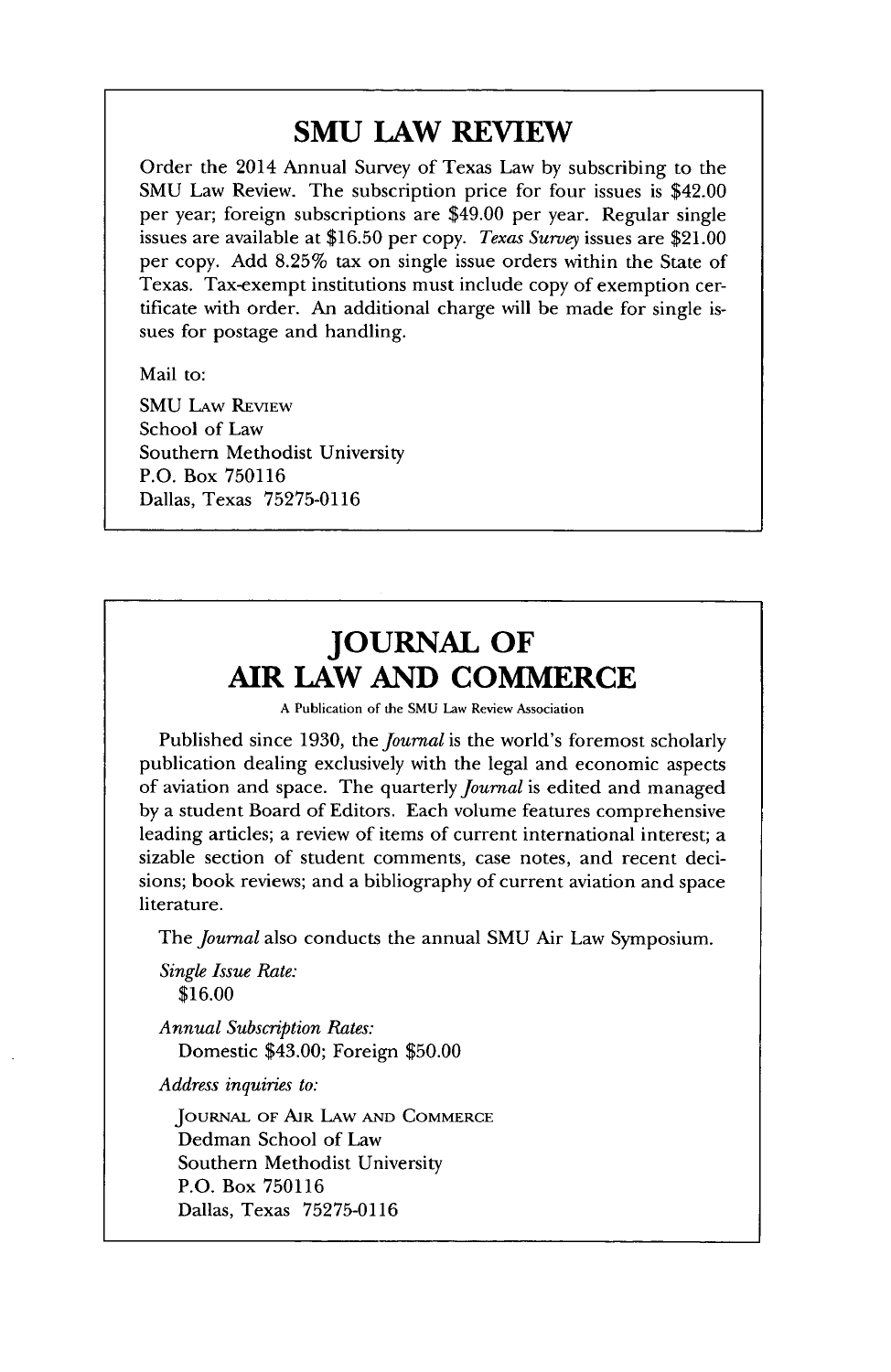#### **CHANGE OF ADDRESS**

Please notify us of any change of name or address:

| New Address:  | (Name of Firm or Individual) |         |              |
|---------------|------------------------------|---------|--------------|
|               |                              |         |              |
|               |                              |         |              |
|               | (City)                       | (State) | (Zip Code)   |
| Old Address:* | (Name of Firm or Individual) |         |              |
|               |                              |         |              |
|               |                              |         |              |
|               | (City)                       | (State) | $(Zip$ Code) |

\* Give your old name and address as it appears on the most recent mailing label.

Complete and mail this form to:

*Journal of Air Law and Commerce* Dedman School of Law Southern Methodist University P.O. Box **750116** Dallas, Texas **75275-0116**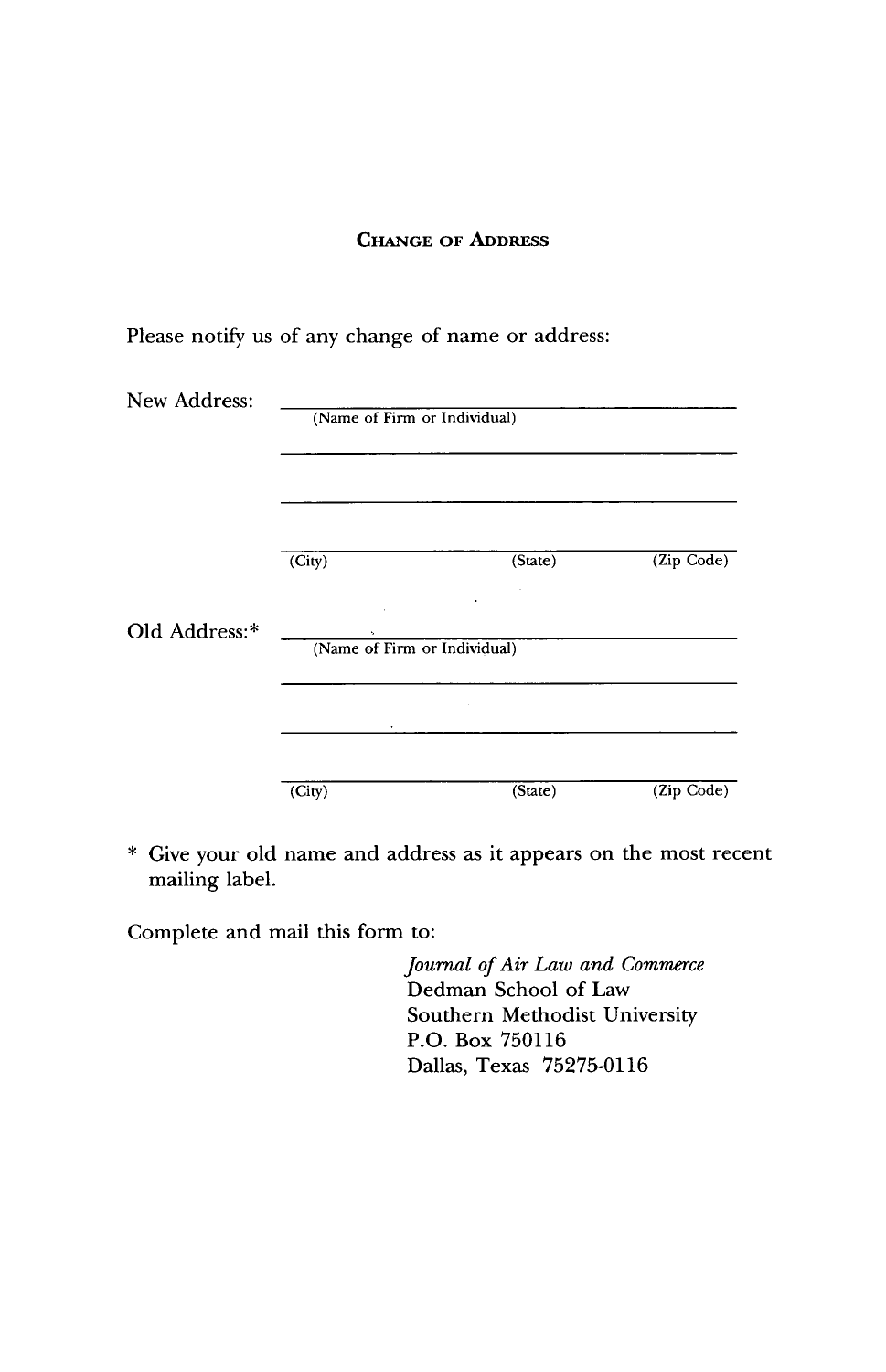

 $\cdot$ 

 $\ddot{\phantom{a}}$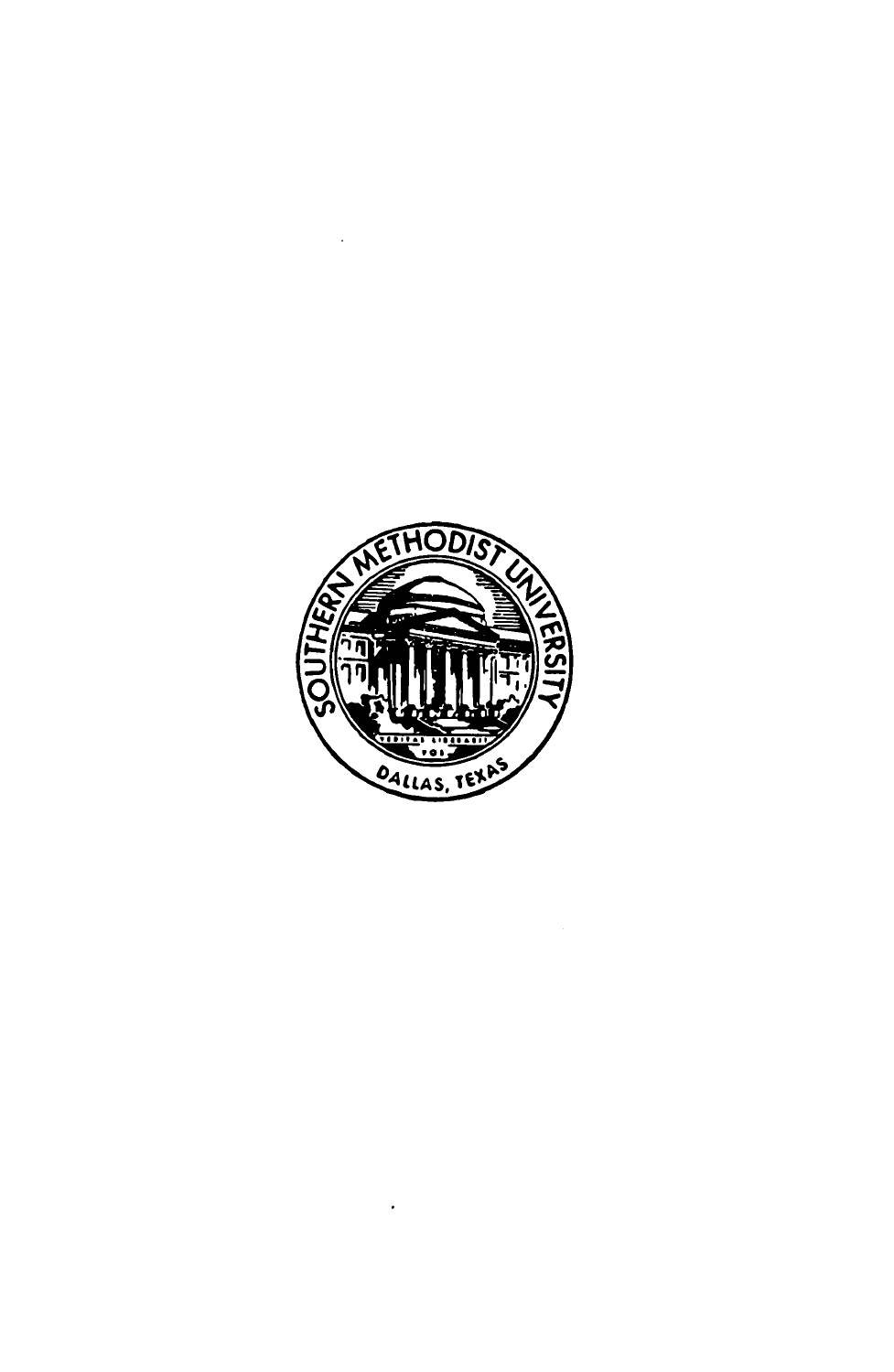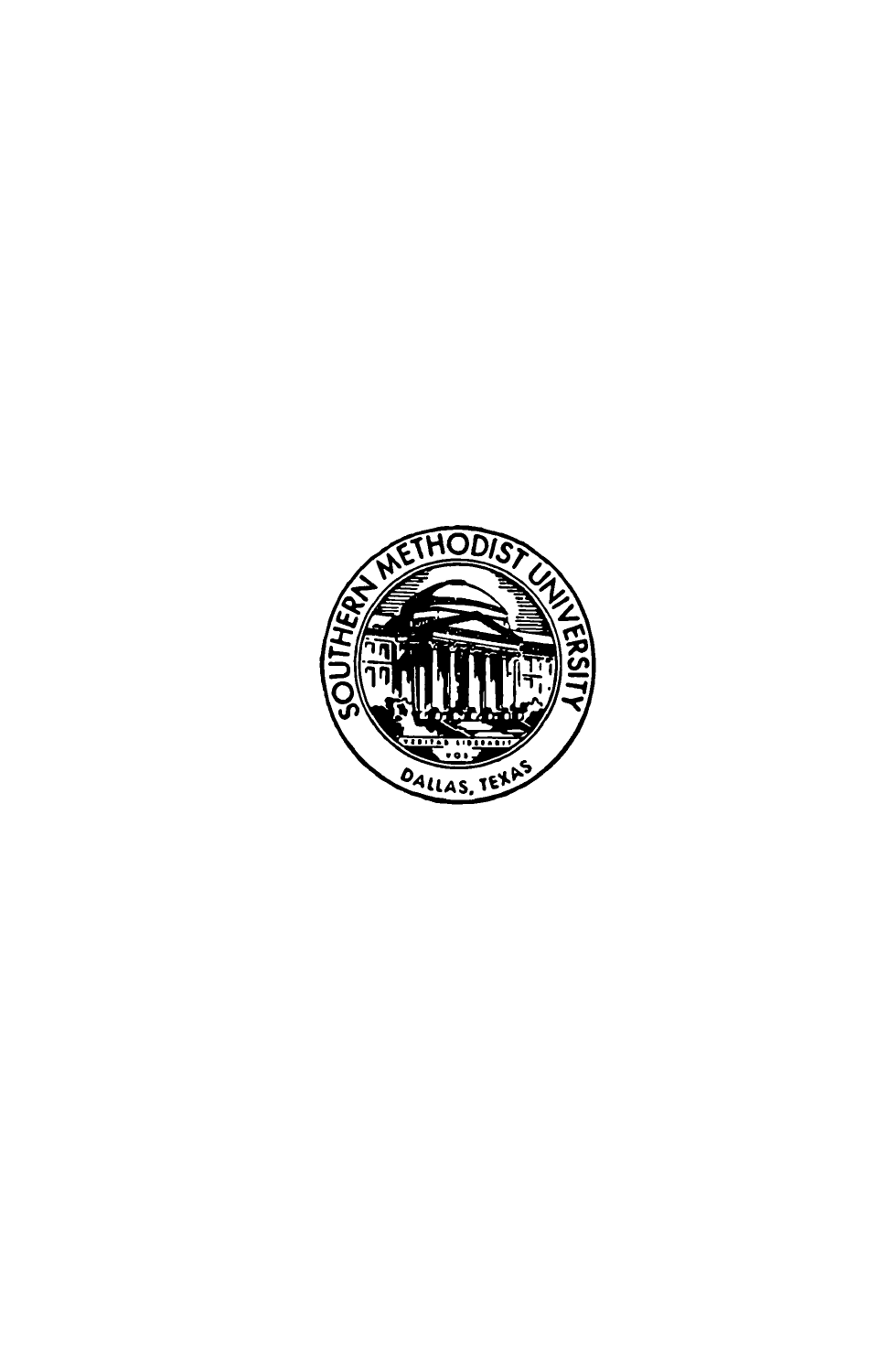